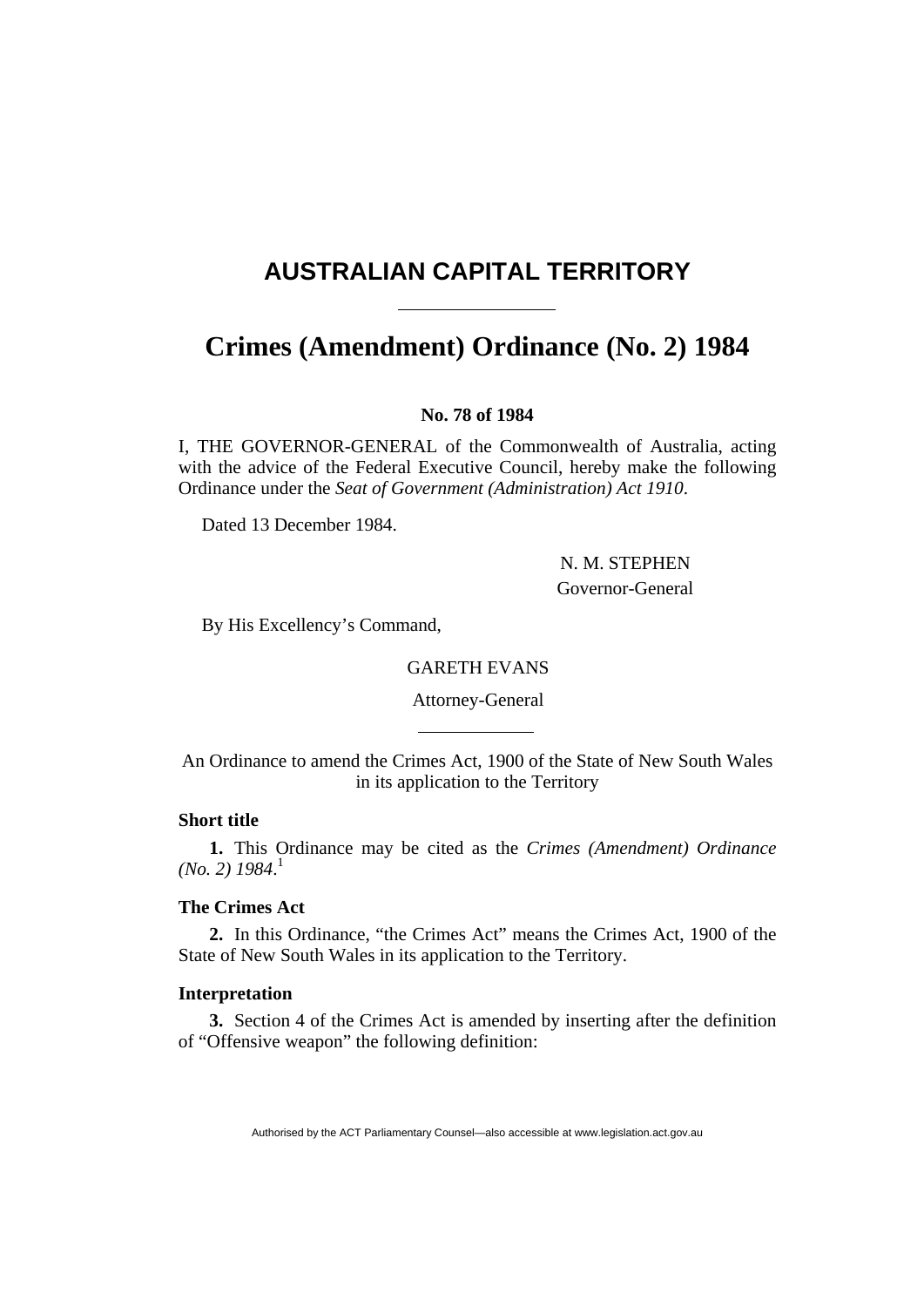" 'officer', in relation to a body corporate or public company, includes a person who has been appointed or who acts as an auditor of the body corporate or public company;".

## **Trial for carnal knowledge—verdict of assault with intent**

**4.** Section 70 of the Crimes Act is amended by inserting in paragraph (a) "that age but under" after "above".

## **Trial for larceny—verdict of embezzlement, &c.**

**5.** Section 120 of the Crimes Act is amended by inserting "or by any wilfully false promise" after "pretence" (first occurring).

**6.** After section 154A of the Crimes Act the following section is inserted:

#### **Fraudulent abstraction, waste &c., of electricity**

"154B. A person who fraudulently abstracts, causes to be wasted or diverted, consumes or uses any electricity is guilty of an offence punishable, on conviction, by imprisonment for 5 years.".

**7.** After section 176 of the Crimes Act the following section is inserted:

## **Directors, &c., cheating or defrauding**

"176A. A person who, being a director, officer or member of a body corporate or public company, defrauds the body corporate or company or any other person in his dealings with the body corporate or company is guilty of an offence punichable, on conviction, by imprisonment for 10 years.".

## **Taking reward for helping to recover stolen property**

**8.** Section 186 of the Crimes Act is amended by inserting "recover" after "person to".

#### **Receiving**

**9.** Section 188 of the Crimes Act is amended by inserting ", or disposes of, or attempts to dispose of," after "receives".

#### **Receiving in other cases**

**10.** Section 189 of the Crimes Act is amended by inserting ", or disposes of, or attempts to dispose of," after "receives".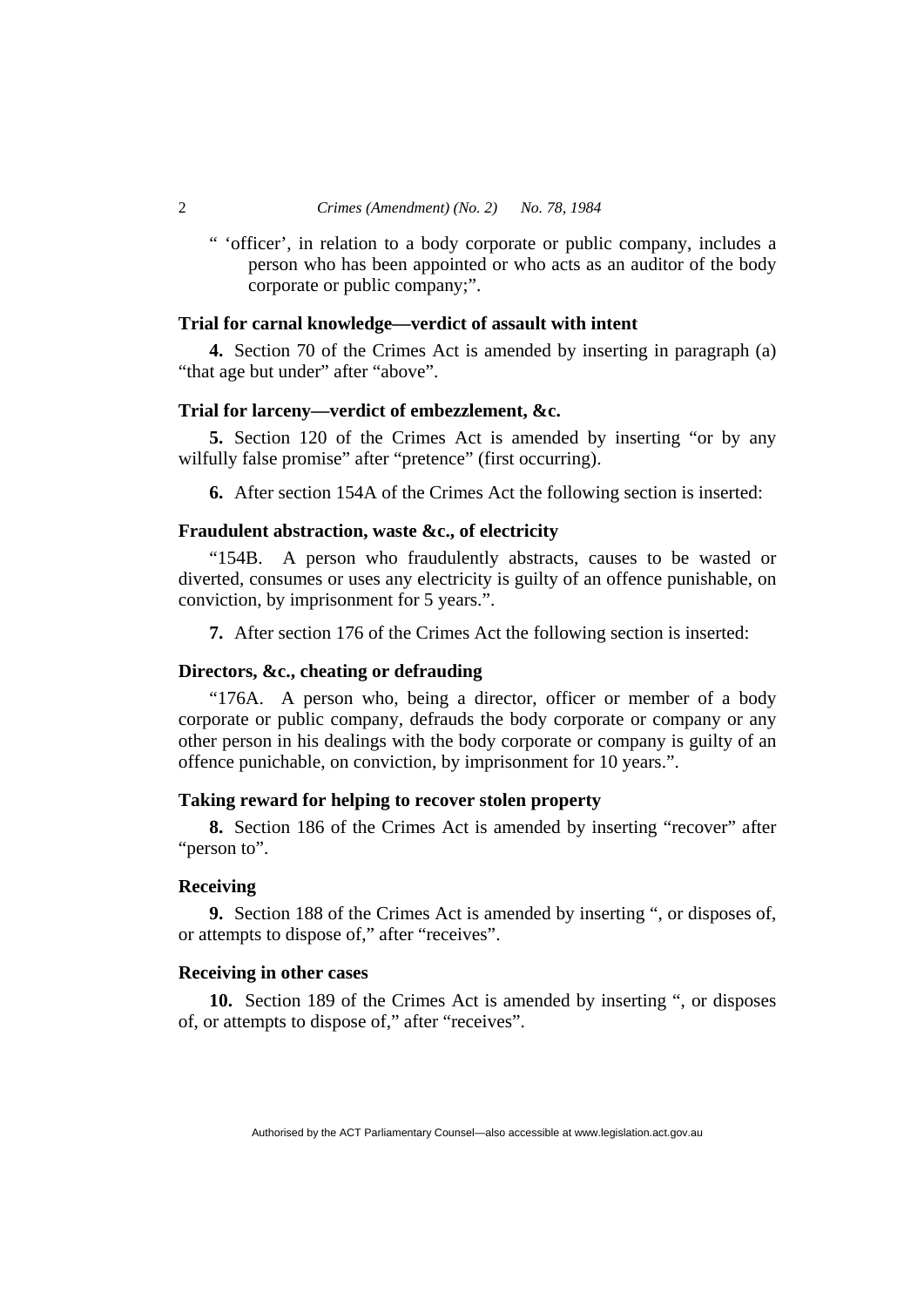#### **Receiving, &c., goods stolen outside the Territory**

**11.** Section 189A of the Crimes Act is amended—

- (a) by inserting in sub-section (1) ", or disposes of, or attempts to dispose of," after "receives"; and
- (b) by inserting in sub-section (1) "and whether or not he took part in the stealing of the property," after "stolen," (second occurring).
- **12.** After section 189A of the Crimes Act the following section is inserted:

## **Prosecution under section 188 or 189 where property stolen in course of transmission**

"189B. (1) Where, in the trial of a person for the offence under section 188 or 189 of receiving, or disposing of, or attempting to dispose of, any property knowing it to have been stolen, it is proved that the property was stolen in the course of transmission between the Territory and any other jurisdiction or between any other jurisdiction and the Territory the person shall be liable to be convicted of the offence without proof that the stealing took place in the Territory.

"(2) For the purposes of sub-section (1), 'other jurisdiction' means a State or another Territory.".

## **Receiving cattle killed, or carcass, &c.**

**13.** Section 190 of the Crimes Act is amended by inserting ", or disposes of, or attempts to dispose of," after "receives" (second occurring).

#### **Killing or maiming cattle**

**14.** Section 245 of the Crimes Act is amended by omitting "other than pigs or goats" and substituting ", the property of another person".

**15.** After section 248 of the Crimes Act the following section is inserted:

#### **False statement that person or property in danger**

"248A. Where any person—

(a) knowingly makes a false statement to any other person; or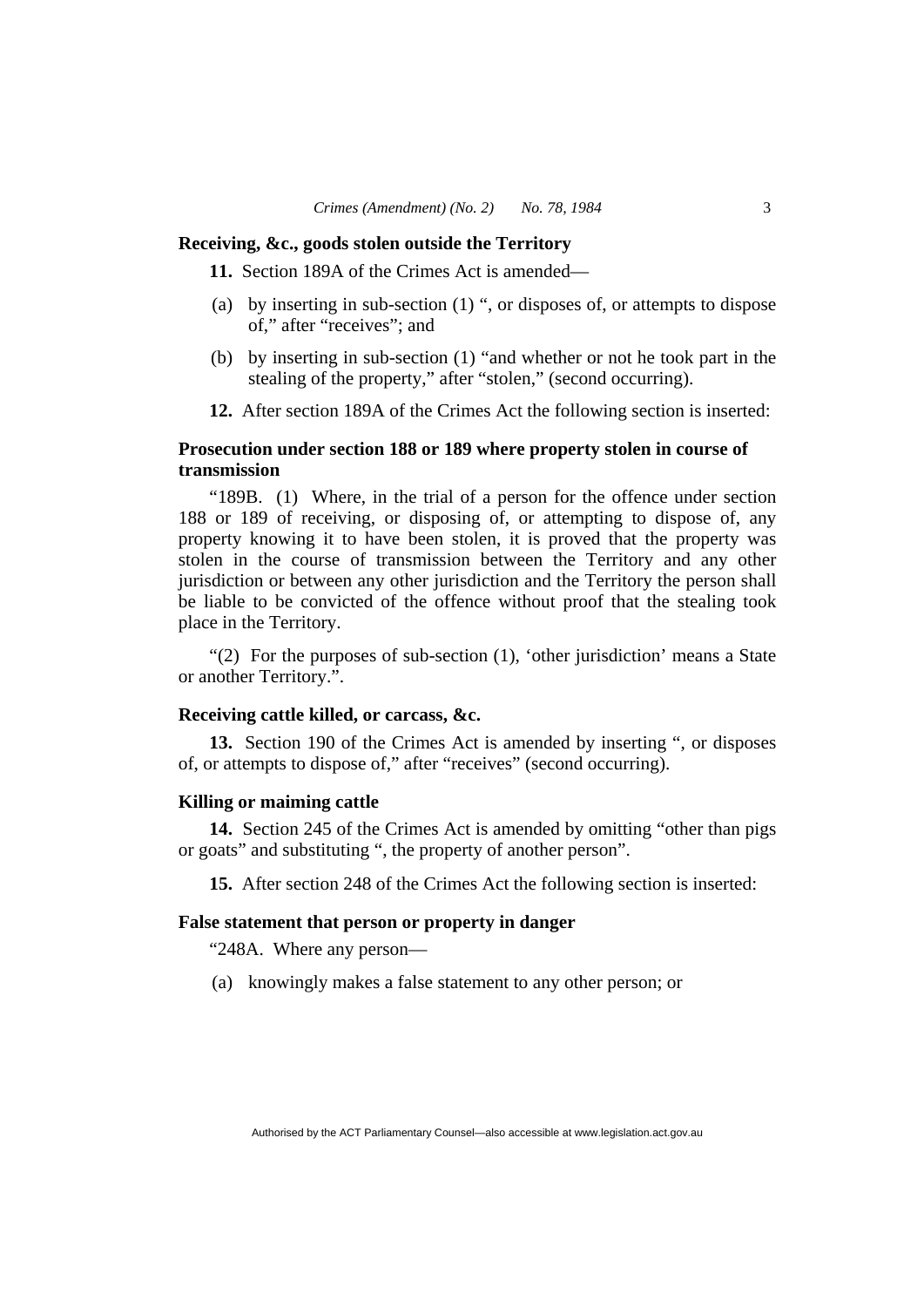#### 4 *Crimes (Amendment) (No. 2) No. 78, 1984*

 (b) sends to any other person a document containing a statement the firstmentioned person knows to be false,

and the statement tends to give rise to apprehension for the safety of any person (including the person making the statement and the person to whom it is made) or property, or both, the first-mentioned person is guilty of an offence punishable on conviction by imprisonment for 5 years.".

#### **Acknowledging recognizances, &c., in the name of another**

**16.** Section 294 of the Crimes Act is amended by inserting "or gives any bail undertaking, or enters into any agreement pursuant to a bail condition, or makes any acknowledgment pursuant to a bail condition," after "instrument,".

## **Person in act of committing or having committed an offence**

**17.** Section 352 of the Crimes Act is amended by adding at the end thereof the following sub-sections:

"(4) Where a warrant has been lawfully issued for the apprehension of a person on any ground other than a charge for an offence, any constable may, although the warrant is not at the time in his possession, apprehend that person.

"(5) In sub-section (4), 'warrant' includes a warrant of commitment.".

**18.** After section 352 of the Crimes Act the following section is inserted:

#### **Offences committed outside Territory—power of arrest**

"352A. (1) This section applies to an offence that—

- (a) is an offence against the law of a State or another Territory; and
- (b) consists of an act or omission which, if it occurred in the Territory, would constitute an indictable offence or an offence punishable by imprisonment for 2 years or more.

"(2) A member of the police force may, at any hour of the day or night and without warrant, apprehend any person whom he has reasonable cause to suspect of having committed an offence to which this section applies.

"(3) A person apprehended under this section shall be brought before a Magistrate as soon as practicable and the Magistrate may—

(a) discharge the person; or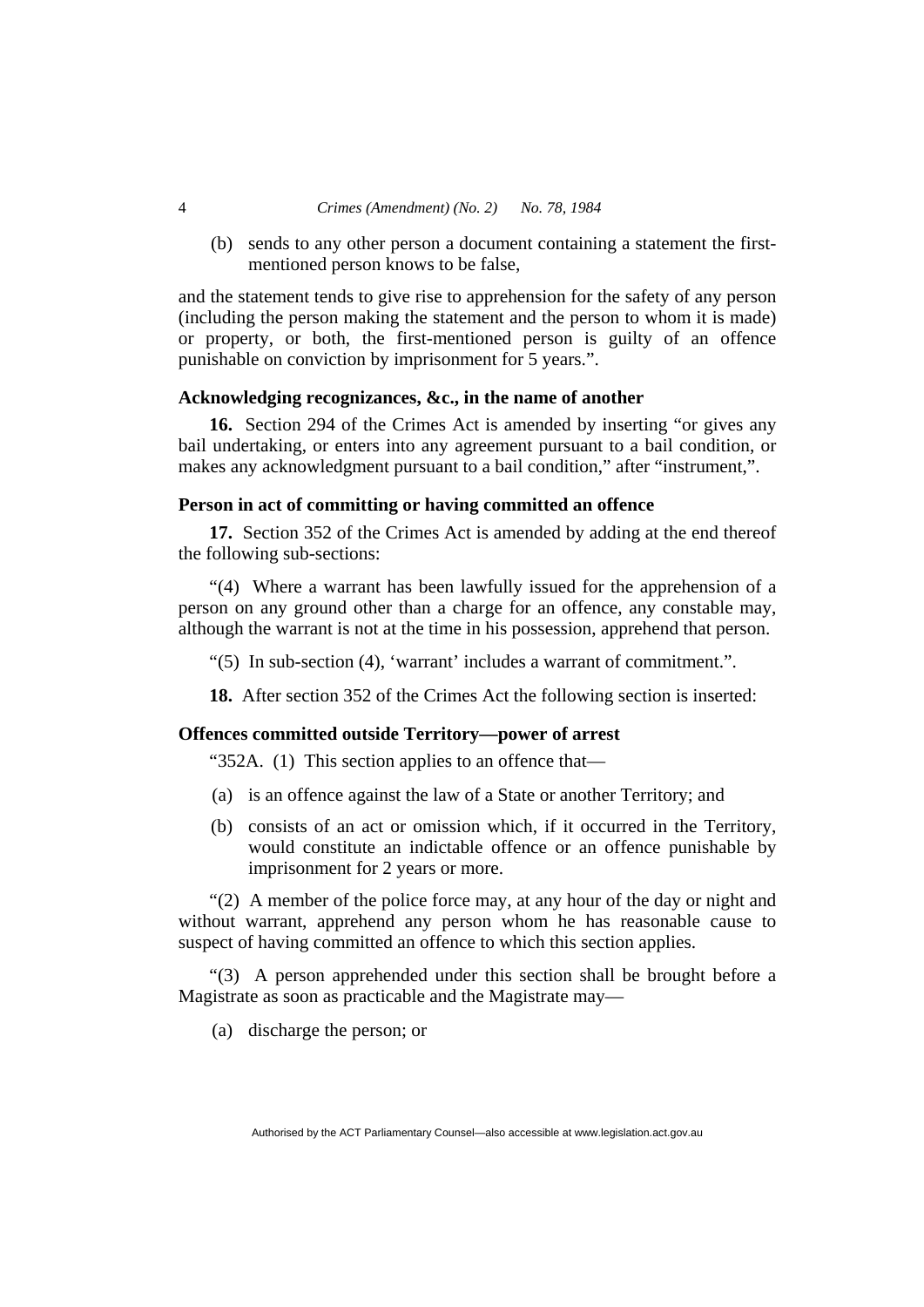(b) commit the person to custody, or admit him to bail, pending the execution under a law of the Commonwealth of a warrant or provisional warrant for his apprehension or pending his earlier discharge from custody or release from bail under sub-section (7).

"(4) A member of the police force may exercise, in relation to a person apprehended under this section, the powers conferred by section 353A as if the person were in lawful custody upon a charge referred to in that section.

"(5) Where a person has been committed to custody under this section and a warrant for his apprehension is subsequently presented for execution, the person shall be delivered in accordance with the terms of the warrant to the custody of the person executing it.

"(6) Where a person has been admitted to bail under this section and subsequently, but before he has complied with his bail undertaking, a warrant for his apprehension is executed under a law of the Commonwealth, the person shall be deemed, at the time the warrant is executed, to be released from that bail and to have complied with any condition or undertaking in relation to that bail that was outstanding at that time, other than a condition or undertaking with which he had, before that time, refused or failed, without reasonable excuse, to comply.

"(7) Where—

- (a) a person has been committed to custody or admitted to bail under this section; and
- (b) a warrant or provisional warrant for the apprehension of the person is not executed within 7 days after the person is so committed to custody or admitted to bail,

a Magistrate may, by order, discharge the person from custody or release the person from bail, as the case requires.".

## **Power to search and medically examine a person and take fingerprints, &c.**

**19.** Section 353A of the Crimes Act is amended—

 (a) by omitting sub-section (1) and substituting the following sub-sections:

"(1) Where a person is in lawful custody upon a charge of committing any offence—

 (a) a member of the police force who is of the same sex as the person; or

Authorised by the ACT Parliamentary Counsel—also accessible at www.legislation.act.gov.au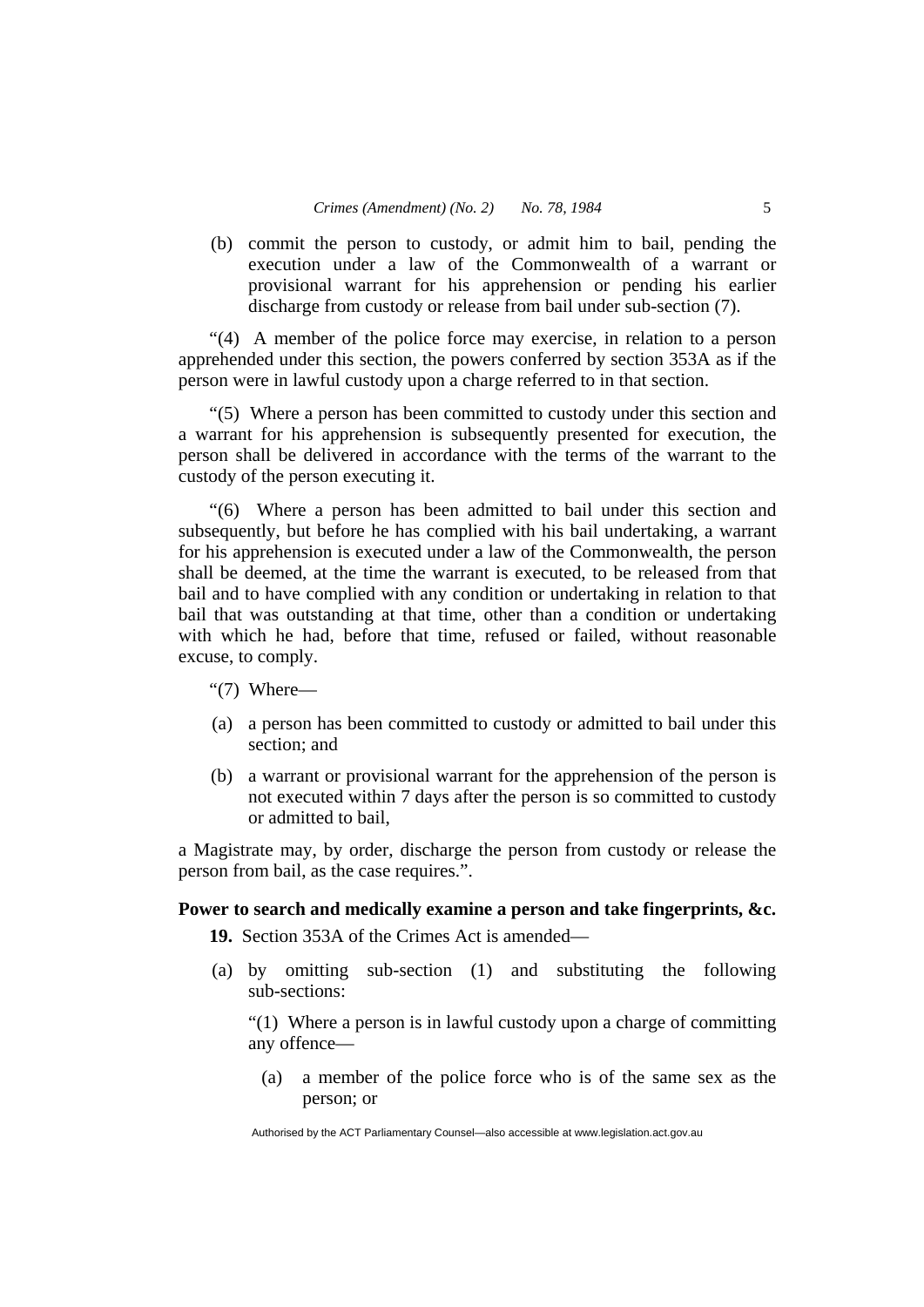(b) if no such member is available for the purpose of conducting a search of the person—any other person who is of the same sex as the person and who is requested to do so by a member of the police force,

may search the person and take from the person anything found in the course of that search.

"(1A) An action or proceeding, civil or criminal, does not lie against a person referred to in paragraph (1) (b) for or in respect of any search conducted by the person under sub-section (1), being a search that would be lawful if conducted by a member of the police force."; and

(b) by omitting from sub-section (2) "crime or" (wherever occurring).

#### **Escape and harbouring**

**20.** Section 354 of the Crimes Act is amended by omitting sub-section (2) and substituting the following sub-section:

"(2) A person shall not harbour or otherwise assist another person who, to the knowledge of the first-mentioned person—

- (a) has broken or escaped out of custody in contravention of sub-section (1); or
- (b) has broken or escaped out of lawful custody in which he was held in a State or another Territory.".
- **21.** After section 403 of the Crimes Act the following section is inserted:

#### **Power of Judge to record verdict of acquittal**

"404. (1) Where, on the trial of a person for an offence against this Act or any other law of the Territory, the Judge would have power to direct the jury to return a verdict of acquittal in respect of that offence, the Judge may, instead of giving such a direction, make an order—

- (a) discharging the jury from returning a verdict in respect of that offence; and
- (b) recording a verdict of acquittal in respect of that offence.

"(2) An order under sub-section (1) shall, for all purposes, have the same effect as a verdict of acquittal returned by a jury.".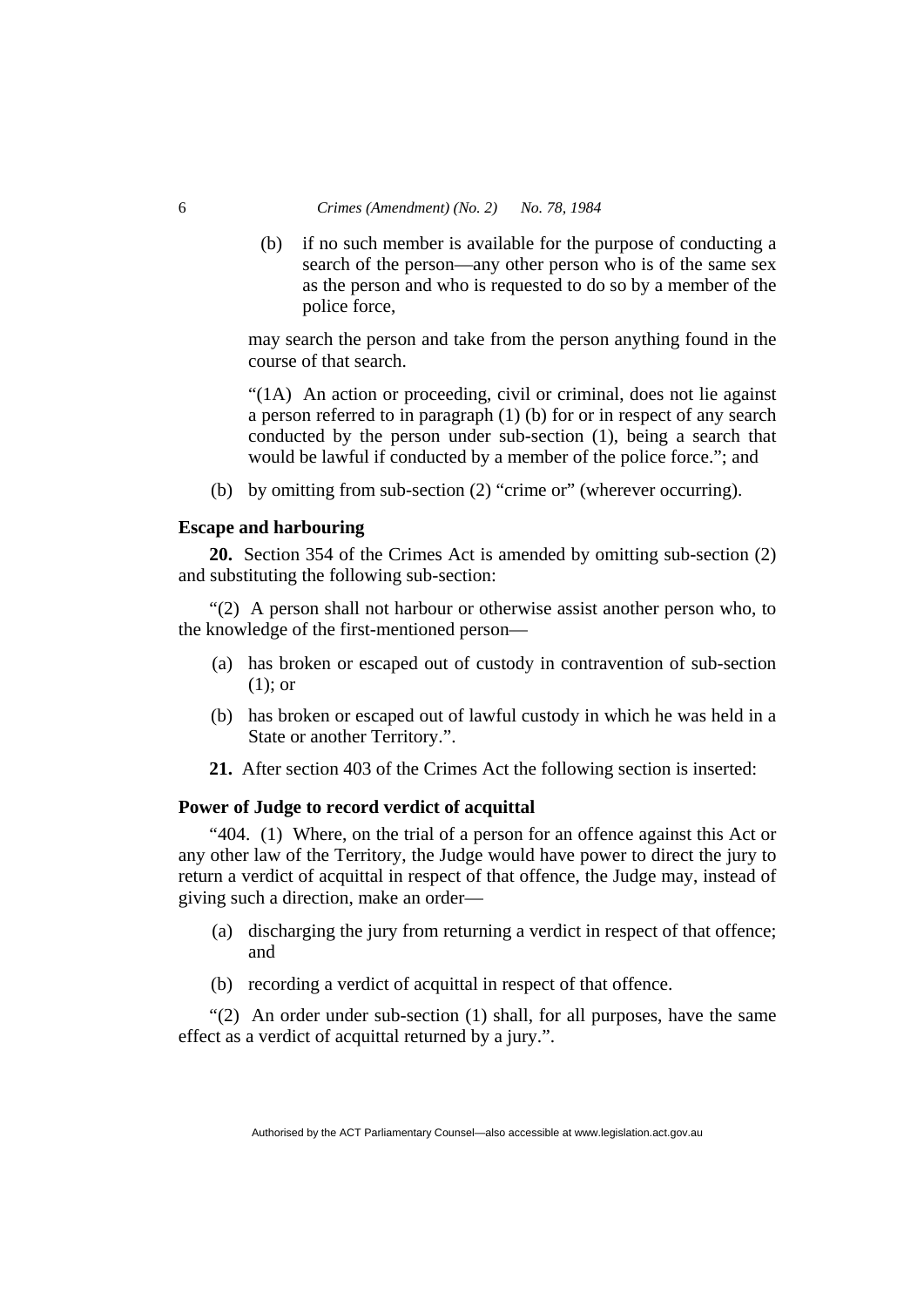**22.** After section 405 of the Crimes Act the following section is inserted:

## **Noice of alibi**

"406. (1) Where a defendant is committed for trial for an indictable offence, the committing Magistrate shall—

- (a) inform the defendant of the requirements of sub-sections  $(2)$ ,  $(3)$ ,  $(4)$ and (6); and
- (b) cause a copy of this section to be furnished to the defendant.

"(2) On a trial on indictment the defendant shall not, without the leave of the Court, adduce evidence in support of an alibi or assert in any statement made by him under section 405 that he has an alibi unless, before the expiration of the period of 14 days commencing on the date of the committal of the defendant for trial, he gives notice of particulars of the alibi.

"(3) On a trial on indictment the defendant shall not, without the leave of the Court, call any other person to give evidence in support of an alibi unless—

- (a) the notice given under sub-section (2) includes the name and address of the person or, if the name or address is not known to the defendant at the time he gives the notice, any information in his possession which might be of material assistance in finding the person;
- (b) if the name or the address is not included in the notice—the Court is satisfied that the defendant before giving the notice took, and after giving the notice continued to take, all reasonable steps to ascertain the name or address;
- (c) if the name or the address is not included in the notice, but the defendant subsequently ascertains the name or address or receives information which might be of material assistance in finding the person—the defendant forthwith gives notice of the name, address or other information, as the case may be; and
- (d) if the defendant is notified by or on behalf of the Crown that the person has not been found by the name or at the address given by the defendant—the defendant forthwith gives notice of any information which might be of material assistance in finding the person and which is then in his possession, or on subsequently receiving any such information, forthwith gives notice of it.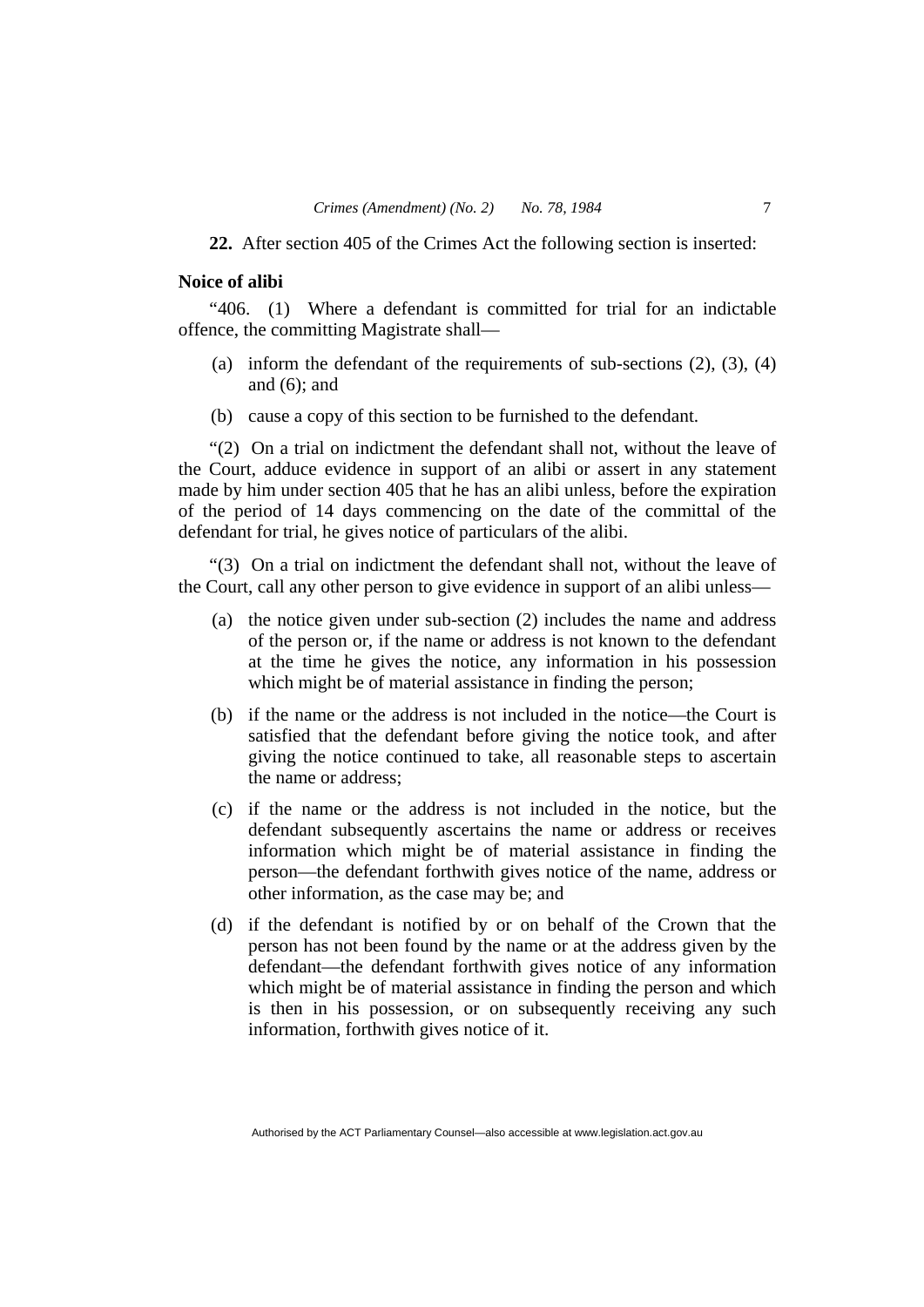"(4) A notice purporting to be given under this section on behalf of the defendant by his solicitor shall, unless the contrary is proved, be deemed to be given with the authority of the defendant.

"(5) Any evidence tendered to disprove an alibi may, subject to any direction by the Court, be given before or after evidence is given in support of the alibi.

"(6) A notice under this section shall be given in writing addressed to the Director of Public Prosecutions.

"(7) In this section, 'evidence in support of an alibi' means evidence tending to show that by reason only of the presence of the defendant at a particular place or in a particular area at a particular time he was not, or was unlikely to have been, at the place where the offence is alleged to have been committed at the time of its alleged commission.".

## **Aggravated assaults**

**23.** Section 494 of the Crimes Act is amended—

- (a) by inserting ", custodial officer" after "sheriff's officer"; and
- (b) by adding at the end thereof the following sub-section:

"(2) For the purposes of sub-section (1), 'custodial officer' has the same meaning as in the *Remand Centres Ordinance 1976*.".

**24.** After section 527A of the Crimes Act the following section is inserted:

#### **Making a false invoice**

"527B. A person who fraudulently prepares, causes to be prepared or produces an invoice, receipt or document containing a false statement, with intent to induce the belief that anything was not stolen or otherwise unlawfully obtained or to prevent anything from being seized on suspicion of being stolen or otherwise unlawfully obtained or from being produced in evidence concerning an alleged offence, is guilty of an offence punishable, on conviction, by a fine not exceeding \$200 or by imprisonment for 3 months.".

## **Summary conviction a bar to further proceedings**

**25.** Section 556 of the Crimes Act is amended—

 (a) by omitting all the words after "shall not be" and substituting the following words:

"liable—

Authorised by the ACT Parliamentary Counsel—also accessible at www.legislation.act.gov.au